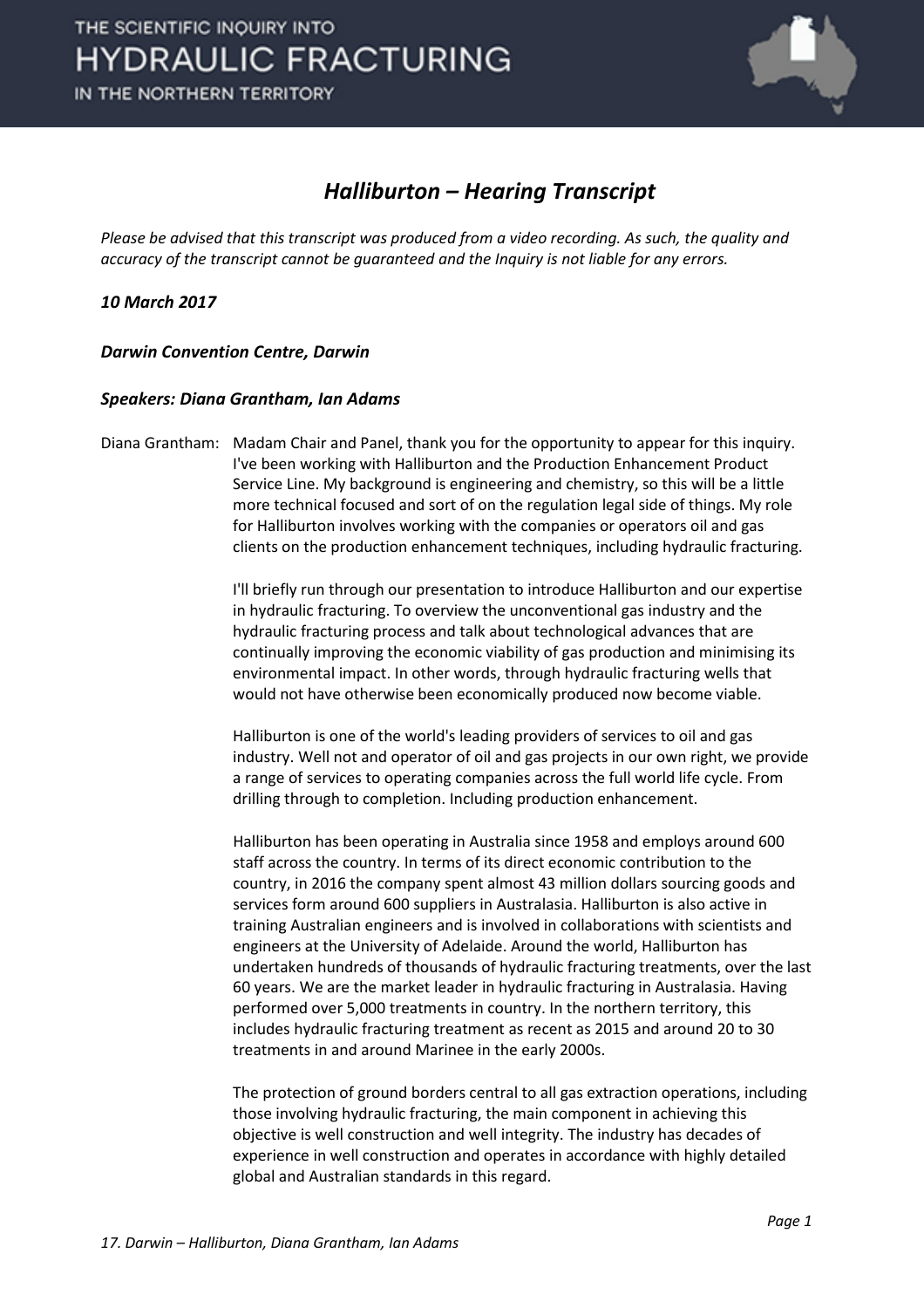

As the inquiry has set out in its issues papers hydraulic fracturing is the use of pressurised fluids to create a pathway in the rock, also known as fractures, for oil and gas molecules to flow into the well wall. This pathway created remains open after hydraulic pressure is removed due to the use of small granular solids of propene's, like sand. The economic production of hydric carbons within the shale formations and enhanced recovery methods such as hydraulic fracturing is required.

Around half a percent or so of a hydraulic fracturing fluid comprises of chemical additives that perform a variety of functions, like increasing the viscosity of fluid, preventing bacterial growth, preventing corrosion. Less than 5% of the fluid comprises of propane and chemical additives the rest is water. Many of these chemical additives are also found in food and household products, such as ice cream, shampoo, cosmetics, I'm sure you've heard the range. You will see reference on this slide to the FracFocus website. This is an independently managed online hydraulic fracturing chemical disclosure registry that is successfully operating in the US and Canada.

Halliburton has commended a system of this type to policy makers in the Northern Territory and elsewhere in Australia to provide chemical information to the general community on a well by well basis.

This graph here relates to the Barnett Shale formation in the US. The blue line at the top shows the depths of ground water sources. The coloured lines towards the bottom show the height of fractures in the shale. This data is taken from micro seismic technologies which is a technology used to verify fracture height growth during a treatment. The key takeout from this slide is the hundreds, sometimes thousands of metres that separate ground water and rock fractures associated with gas extraction.

So, each year Halliburton spends hundreds of millions of dollars on research and development. This is critical to the technological innovation that increases the productivity of gas formations as well as minimising environmental footprint of gas extraction activities. Advanced drilling and storage techniques have significantly reduced the number of wells required in shale gas project. Cleaning fracturing fluids derived from natural substances improve well clean-up and eliminate or reduce insoluble residues. Other advanced fluids enable recycling of produced water reducing demands on fresh water. Some chemicals like biocides have been replaced all together with other technologies. Another technological example is dry blending of additives on site which eliminates the need for liquid hydrocarbon carry fluids. Equipment has also been developed to run off natural gas thus reducing greenhouse emissions.

Another major technological advance of recent years is the use of single well pad to drill multiple horizontal wells. In combination with hydraulic fracturing, horizontal drilling reduces the footprint of natural gas operations up to ten times that versus the traditional vertical walls. As you can see here the number of wells, for vertical wells on a pad versus the horizontal wells, the footprint is much smaller there. To cover the same reservoir.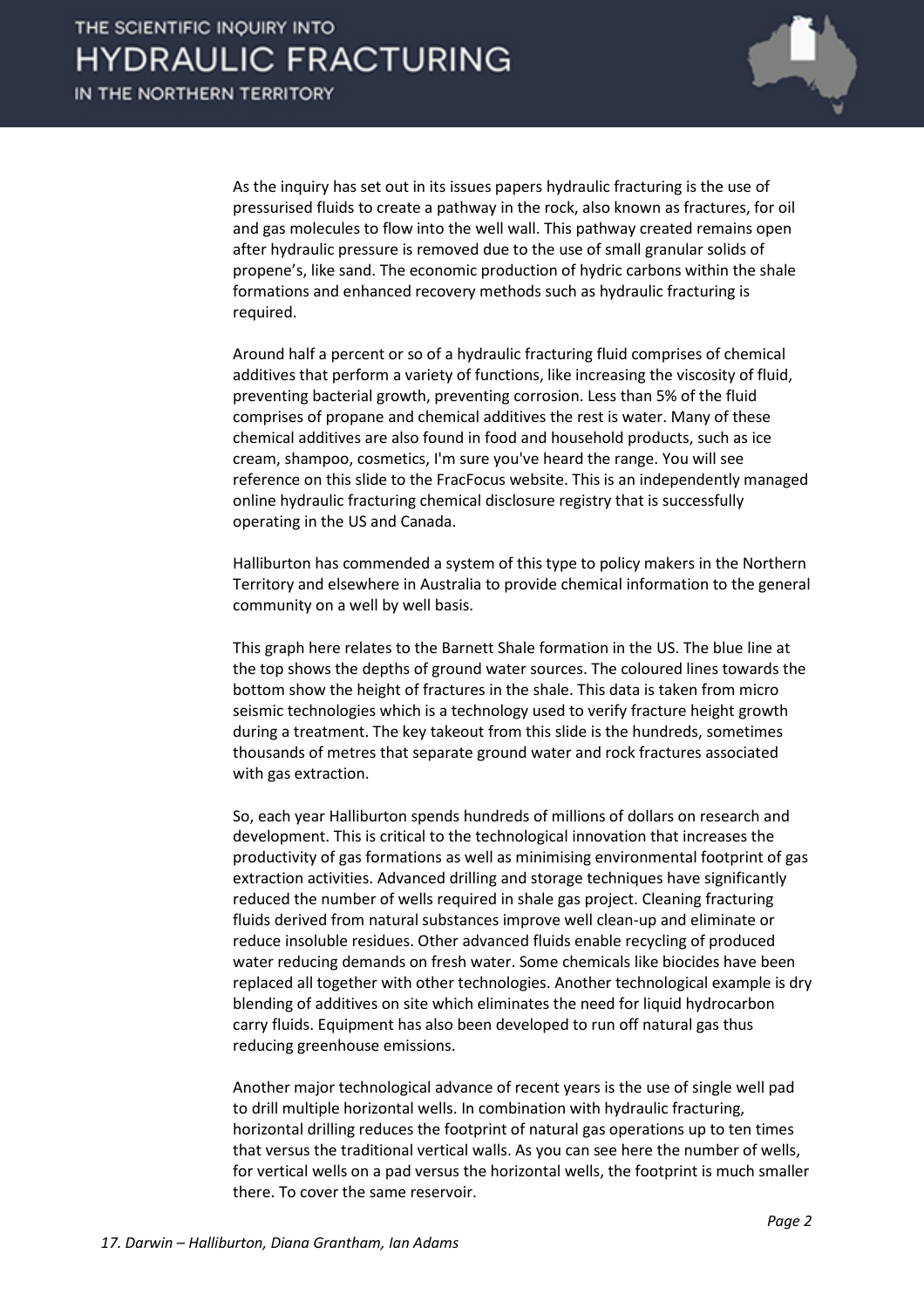

Advances in hydraulic fracturing have been a driving force and major boost in the US oil and gas production in recent years. And the benefits the US have seen have been very substantial and are of wide economic significance.

So, this is good news for Australia is there is substantial on shore gas around our country including in the Northern Territory. While there is a lot more exploration and technical analysis to be undertaken in the Northern Territory it seems clear that there is potential gas resources. And expanding gas industry can help bring employment revenue and energy security for the territory.

Halliburton has participated extensively in various independent inquiries, undertaking into hydraulic fracturing, and unconventional gas over the recent years. This includes the 2014 Hawk review which presented an in-depth evidence based analysis of risks, benefits and other impacts to the territory. Halliburton also participated in consultations leading to the introduction of the 2016 petroleum regulations.

So, I'd like to conclude by saying that Halliburton would welcome the opportunity to provide this inquiry with any additional industry and technical information that would assist these deliberations.

### Hon. Justice

Rachel Pepper: We'd encourage you to provide whatever information you think appropriate. No doubt if you've been following at all the work of the inquiry for the past week you'll know that many of the community have significant concerns about water use, water contamination, well integrity, the chemicals that are used in the fracking process and so on. It's obviously in your interest to provide the inquirer as much information as you possibly can. But I'm got to start off with what's techs and questions in terms of ... Could you tell me more about dry blending to reduce chemical spills? What does that entail?

Diana Grantham: We have a unit or a piece of equipment that we use on the trailer, a trailer mounted equipment. So, what we do with that is we actually have the dry gel, pull water on board into a tank and mix the gel into that in a 70 barrel, sorry I don't know what the conversion of that is. To just blend in situ a small volume that then will be further diluted or just pumped into the wells. So you're not having to premix larger volumes, have additional waste or volume left at the bottom of the tanks and that sort of things. It allows you to mix the chemical on the fly, as we like to call it.

Hon. Justice

Rachel Pepper: For their information can you about the recycling of fluids?

Diana Grantham: I'm sorry, I'd have to actually pass that one on to the operators or APPEA with that as far as our job in this section of the hydraulic fracturing is we go out there and pump into the well and once the fluids come back out that goes through flow back and that's not an area that we're actually, well certainly I'm involved in.

Sorry, with regards to this equipment-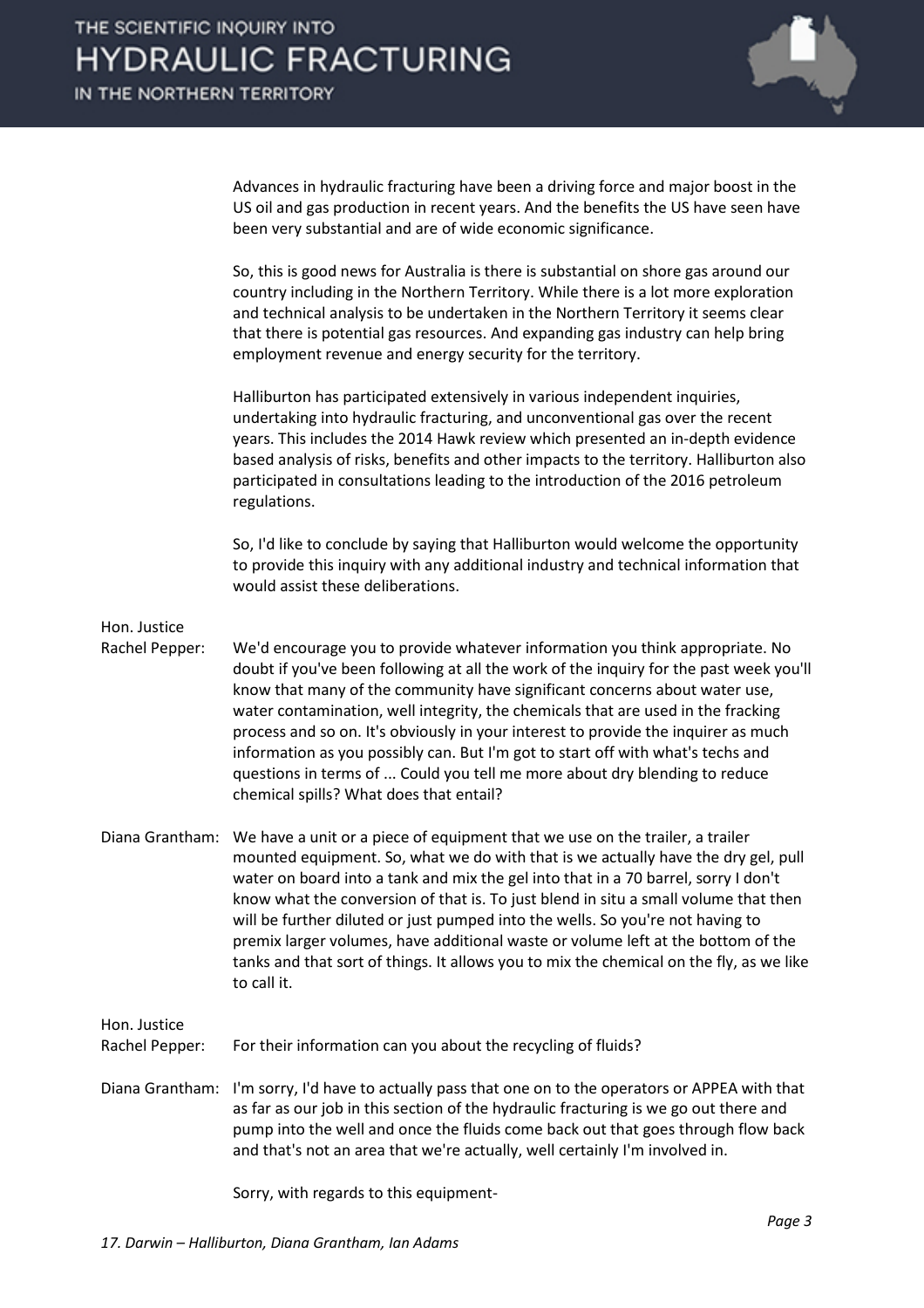IN THE NORTHERN TERRITORY



| Hon. Justice                   |                                                                                                                                                                                                                                                                                                                                                                                                                                                                                                                                                                                                                                                                                                                                                                                                                                                                                                  |
|--------------------------------|--------------------------------------------------------------------------------------------------------------------------------------------------------------------------------------------------------------------------------------------------------------------------------------------------------------------------------------------------------------------------------------------------------------------------------------------------------------------------------------------------------------------------------------------------------------------------------------------------------------------------------------------------------------------------------------------------------------------------------------------------------------------------------------------------------------------------------------------------------------------------------------------------|
| Rachel Pepper:                 | Yeah, the recycling of the fluids and produced water. Referring to your fifth dot<br>point on one of your slides.                                                                                                                                                                                                                                                                                                                                                                                                                                                                                                                                                                                                                                                                                                                                                                                |
|                                | Diana Grantham: I'm with you, sorry.                                                                                                                                                                                                                                                                                                                                                                                                                                                                                                                                                                                                                                                                                                                                                                                                                                                             |
|                                | So, there is technology and equipment that we have that allows basically the fluids<br>that come back, it has the capability to knock out hydrocarbons and what else, the<br>clean wave?                                                                                                                                                                                                                                                                                                                                                                                                                                                                                                                                                                                                                                                                                                         |
| Ian Adams:                     | It basically works on electro flocculation. And it goes through up until, I believe it's<br>based on molecular size. It can actually bring out other chemicals that would be in<br>it. Some of the small things that it doesn't remove are salts. It's really one of the<br>earlier things that would need to be done afterwards. We can provide<br>documentation on exactly what that unit-                                                                                                                                                                                                                                                                                                                                                                                                                                                                                                     |
| Hon. Justice<br>Rachel Pepper: | Yes, please. Absolutely. The more technical information really that you can provide<br>the better. Given that I have a handle of scientists at my disposal and this is a<br>scientific inquiry.                                                                                                                                                                                                                                                                                                                                                                                                                                                                                                                                                                                                                                                                                                  |
|                                | Yes Dr. Jones, I think you had a, I'll work my way up, you got a question?                                                                                                                                                                                                                                                                                                                                                                                                                                                                                                                                                                                                                                                                                                                                                                                                                       |
| Dr. David Jones:               | A matter you raised here about what are recycling. What you're commenting on I<br>think was probably clean-up of that water so that could be reused. I didn't realise<br>you'd clean it up. I think that is what you're talking about and certainly that was an<br>issue which I have as, whereas, water treatment so that would be important but<br>the question I was going to ask you was about disclosure and one of the really key<br>concerns about the community is being what's in this stuff that goes down the<br>hole? And they're really concerned about it and up 'till now, I and many others<br>have been  When you ask that question, we're told it's all propriety information,<br>it can't be provided. This seems to have been a bit of a turnaround in terms of now<br>the ability of the industry and Halliburton being one of major providers, disclosing<br>some of this. |
|                                | And I understand there's a difference between providing a list of chemicals and the<br>formulation and I presume you're talking about disclosure of the list rather than<br>the blend.                                                                                                                                                                                                                                                                                                                                                                                                                                                                                                                                                                                                                                                                                                           |
| Diana Grantham:                | Right. Halliburton fully supports disclosure of chemicals and with that obviously if<br>there are proprietary constituents or additive within that blend we would like the<br>assistance of the regulators to allow that stuff to remain proprietary with any<br>chemicals that are imported or used in the country that goes through a rigorous<br>process for importation with NICNAS, so it's actually fully disclosed to them<br>anyway. But with that we do have fully disclosable fluid systems as far as being<br>able to advance technological innovation and that sort of thing, should propriety<br>information not remain confidential what ends up happening is that the<br>technological advances  those chemical don't get used. We would go back to                                                                                                                               |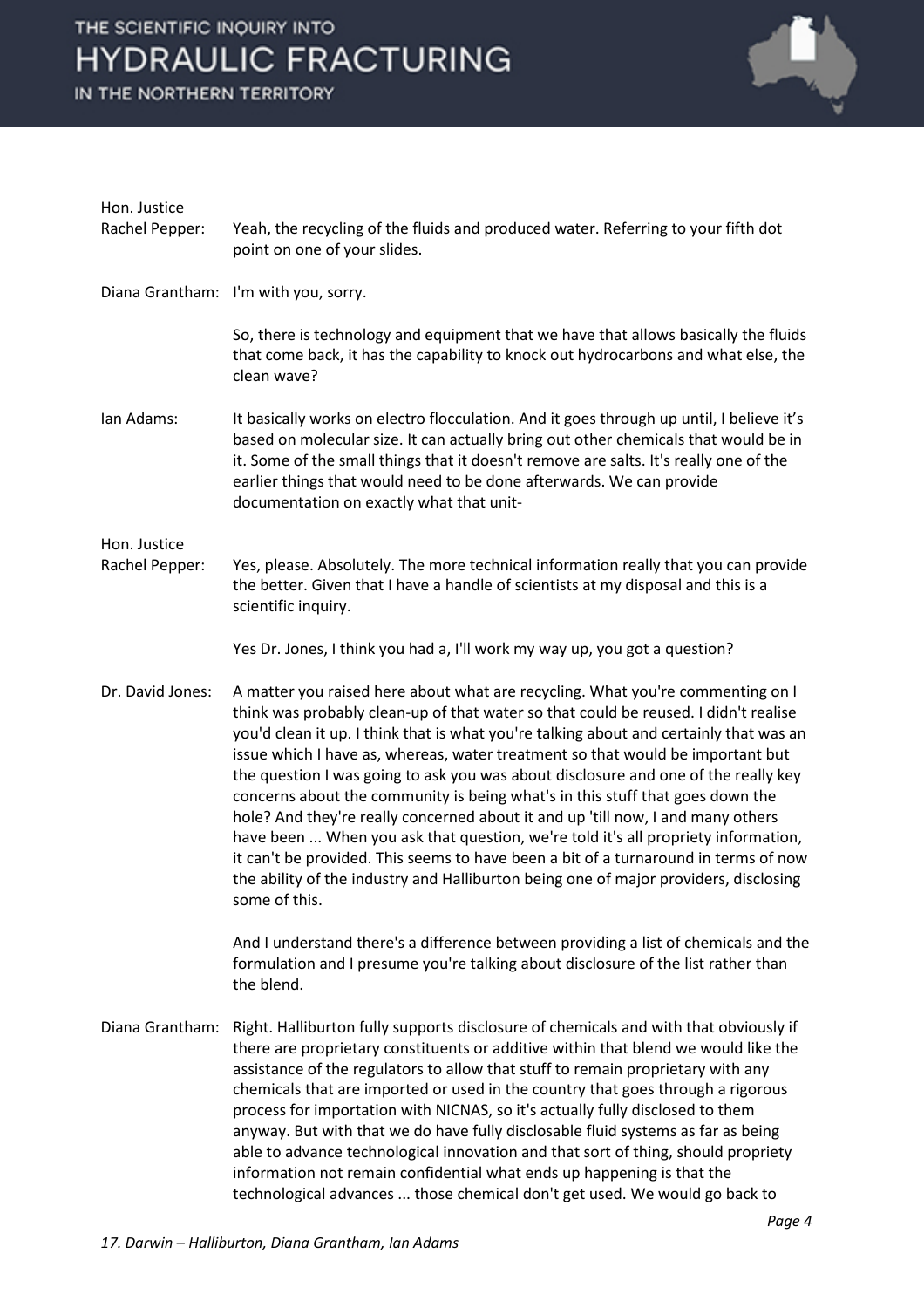

|                                | something that can be fully disclosed so that everyone is happy with what they<br>know, what's going in it. It's not to say that proprietary chemicals are hazardous or<br>any more hazardous or provide any more risk, but they do have  they are<br>proprietary, it's part of what sets each company apart from another.                                                                                                                                                                                                                                                                                                                                                                                                                                 |
|--------------------------------|------------------------------------------------------------------------------------------------------------------------------------------------------------------------------------------------------------------------------------------------------------------------------------------------------------------------------------------------------------------------------------------------------------------------------------------------------------------------------------------------------------------------------------------------------------------------------------------------------------------------------------------------------------------------------------------------------------------------------------------------------------|
| Dr. David Jones:               | You use a risk profile of this kind of thing. I'm sure you as a company are also<br>working towards a lower risk profile in terms of the chemicals you are using.                                                                                                                                                                                                                                                                                                                                                                                                                                                                                                                                                                                          |
|                                | Diana Grantham: Yes. Halliburton will be happy to assist with operators and regulators with regards<br>to information that is required for assessment of the chemicals that are involved.                                                                                                                                                                                                                                                                                                                                                                                                                                                                                                                                                                  |
| Hon. Justice                   |                                                                                                                                                                                                                                                                                                                                                                                                                                                                                                                                                                                                                                                                                                                                                            |
| Rachel Pepper:                 | So, you'd perhaps have less difficulty with the concept of full disclosure to the<br>regulator but not necessarily public disclosure. Is that correct?                                                                                                                                                                                                                                                                                                                                                                                                                                                                                                                                                                                                     |
|                                | Diana Grantham: For proprietary information. That's the standpoint Halliburton has, yes.                                                                                                                                                                                                                                                                                                                                                                                                                                                                                                                                                                                                                                                                   |
| Hon. Justice<br>Rachel Pepper: | Yes, Ms Coram.                                                                                                                                                                                                                                                                                                                                                                                                                                                                                                                                                                                                                                                                                                                                             |
| Ms Jane Coram:                 | I have a couple of questions around the actual fracking process, the moment of<br>fracking. The first one, it was suggested to us this week that depleted uranium was<br>used for the explosion to make the fracking? Is that correct?                                                                                                                                                                                                                                                                                                                                                                                                                                                                                                                     |
| Diana Grantham:                | I am not an expert on wire line and perforating. I don't know exactly what they use<br>in that service but in order to access from the well wall through to the reservoir<br>there are different options to do that which perforating is one of them. What they<br>use in their explosives, we can probably get some, certainly pass on some<br>information with regards to that. But there's also ways of doing it through<br>shedding with a high-pressure fluid or not actually having to do that at all and<br>change the way that the completion in the wells runs, so instead of running just<br>neath steel casing all the way through you can offset it with sleeves that slide and<br>open and already have that access to the formation as such. |
| Ms Jane Coram:                 | Thank you for that.                                                                                                                                                                                                                                                                                                                                                                                                                                                                                                                                                                                                                                                                                                                                        |
|                                | And my second question is related. We've heard a lot about, a lot of concerns<br>around the integrity of well cement and we've also heard evidence around how<br>that integrity is insured that point of placement. When the well is fracked and<br>assuming whatever the pressure sources that manages to frack the shells, how<br>sure can you be that the placement of the cement seal isn't actually damaged, and<br>do you do testing again following the fracking to ensure that the cement is sealing,<br>and if it isn't how can you rectify it?                                                                                                                                                                                                   |
| Diana Grantham:                | So again, I apologise I am sort of very specialised in what we do, however I know<br>that prior to a fracturing treatment taking place, operators will run what is called a<br>CBL or a cement bond log with electric line, wire line tools to verify the integrity of                                                                                                                                                                                                                                                                                                                                                                                                                                                                                     |

the cement job, of the cement casing that's in place and they then can do that post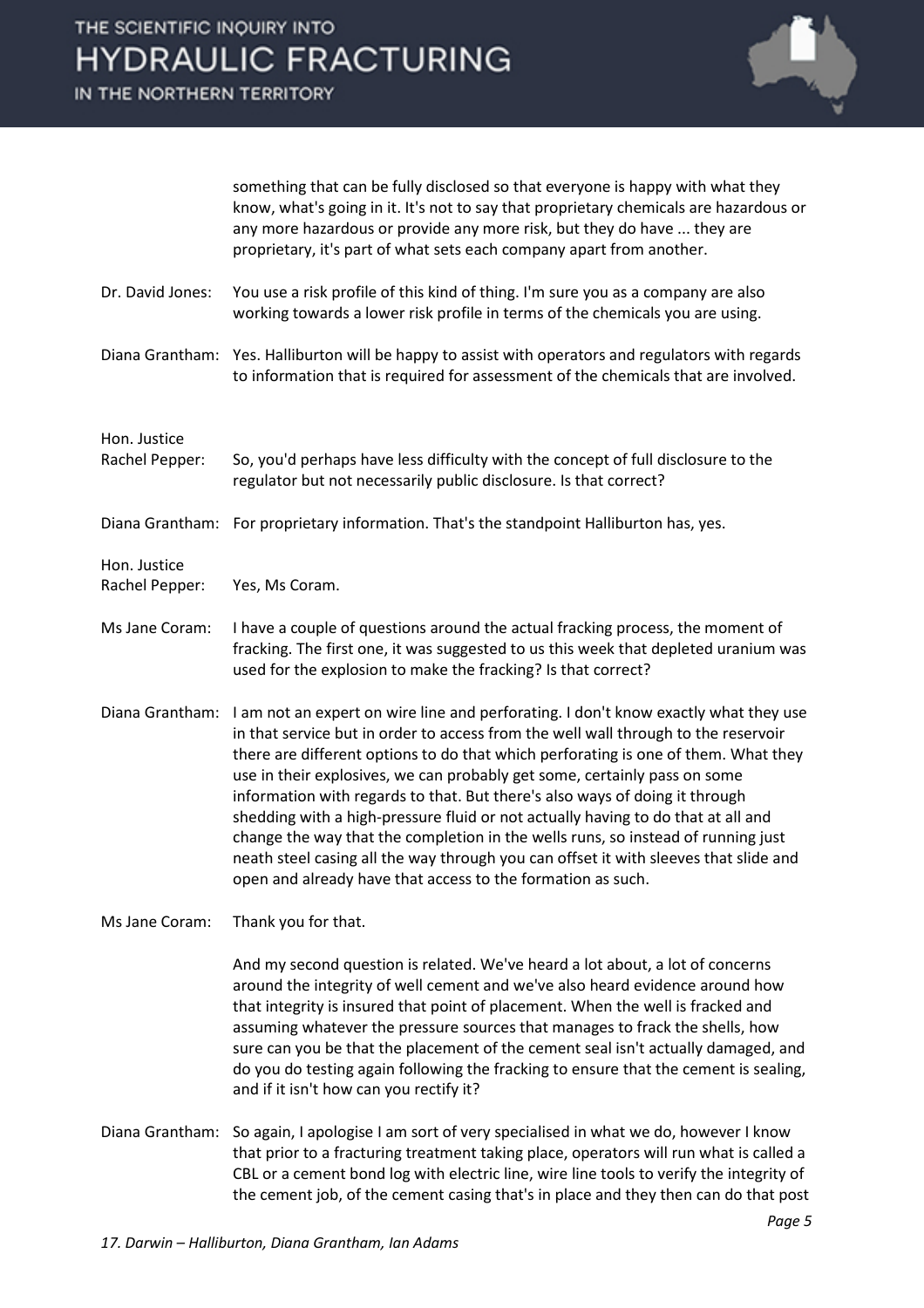### IN THE NORTHERN TERRITORY



frack as well to see what the damage is, or if there's damage or what that looks like after frack treatment has taken place.

- Ms Jane Coram: So, is that done routinely?
- Diana Grantham: I would have to differ that to the operators on that one.
- Prof. Barry Hart: Could I be, a question about controls? You guys are a contractor so you would undertake a contract of SANTOS or Origin. Can you give us a vivid idea of what the SANTOS and the Origins require you and how do they check that you've done your job? Who checks you?
- Diana Grantham: Who checks us? Well with regard to the full operation or-
- Prof. Barry Hart: Just take the drilling and the fracking.
- Diana Grantham: So, with regards to the fracking, to be a contractor for any of the major operators is actually a rigorous process that they through, checking our environmental standards, our safety management plans, go through our systems and processes to verify and be confident with the standards that we have in place before they bring Halliburton or Schlumberger or anyone else on board to perform the operations that they require. And with regards to execution of any of the operations, there are checks from both sides prior to with regards to programmes and making sure that everyone is following what's set out to be performed.
- Prof. Barry Hart: The protocols.
- Diana Grantham: Yeah.
- 
- Hon. Justice
- Rachel Pepper: If something goes wrong, who's responsible? So you do a fracking, it goes wrong, who's responsible? Let's say for example SANTOS contracts you, you're subcontracted to SANTOS, who bears responsibility for the malfunctioning frack?
- Diana Grantham: Depends I guess in what way you're saying it goes wrong in terms of not being able to execute the job.

Hon. Justice

- Rachel Pepper: That's a fair response. I'm talking about I guess the legal chain of responsibility. That's a fair response.
- Diana Grantham: But we can certainly take that on notice and get back to handle on that if you'd like. Or more mention-

Hon. Justice Rachel Pepper: Credits to you, you can't take on others what hasn't been properly articulated.

Dr. Vaughan Beck: Maybe I can try. For example, if you witness a cement bond log to take the theories, not adequate bonding between the casing and the cement; what avenues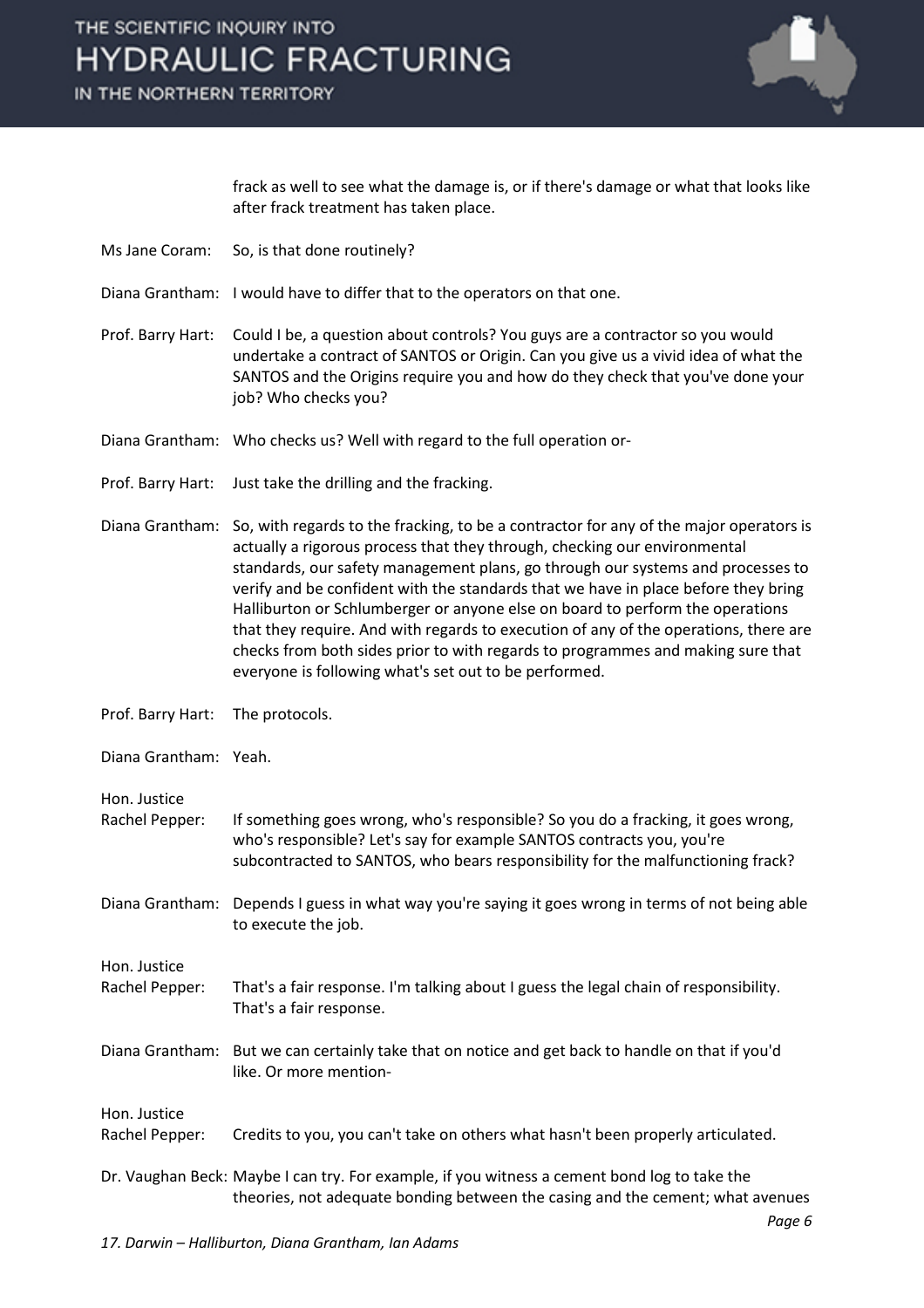IN THE NORTHERN TERRITORY



do you have to then go and rectify the problem you've detected with cement bond log?

- Diana Grantham: Prior to a fracture treatment?
- Dr. Vaughan Beck: Yes. Sorry, that's a good point. Pre-and post.
- Diana Grantham: So typically, and again I don't want to speak out of turn here being as whether sort of the last part of the puzzle. In my experience, what we've seen is there are concerns with cement bond log, those walls don't get fracked or there will be remediation on the cement treatment prior to making that decision to go ahead and frack. So, we've definitely had wells planned to go ahead, the cement bond log has been ran and found to have poor cement and those walls have been targets of them being moved to the side. What the operators do after that I can't recall instances of whether they've come back on as fracked targets or whether they've just been dealt with and otherwise.

Dr. Vaughan Beck: So, it's an expensive job if you have to go and drill another hole completely?

| Diana Grantham: Could be, yeah. There is certainly remediation treatments out there with being<br>able to go in and put more cement in there to squeeze and make sure that<br>isolation is good. But that would be up to the operators as to what they want to do<br>if there are issues. I've definitely seen plenty of times where the cement bond log<br>has been bad and there has not been a frack treatment done on it.                                                                                              |
|----------------------------------------------------------------------------------------------------------------------------------------------------------------------------------------------------------------------------------------------------------------------------------------------------------------------------------------------------------------------------------------------------------------------------------------------------------------------------------------------------------------------------|
|                                                                                                                                                                                                                                                                                                                                                                                                                                                                                                                            |
| So, who's responsible for this bond log legally?                                                                                                                                                                                                                                                                                                                                                                                                                                                                           |
| The operators would actually. We're, was service provider so we have the<br>capability to perform most services?                                                                                                                                                                                                                                                                                                                                                                                                           |
|                                                                                                                                                                                                                                                                                                                                                                                                                                                                                                                            |
| Let's say you perform one of those services and it's performed negligently but that<br>negligence isn't found out until sometime later on. Who bares the legal liability for<br>that failure? Is it you? Is it the operator?                                                                                                                                                                                                                                                                                               |
| Diana Grantham: I'll have to differ that one. I'm not entirely sure.                                                                                                                                                                                                                                                                                                                                                                                                                                                       |
|                                                                                                                                                                                                                                                                                                                                                                                                                                                                                                                            |
| Because one of the criticisms that we heard during the past week is well you know,<br>the operator may subcontract to Halliburton and Schlumberger, something goes<br>wrong, Halliburton and Schlumberger are long gone, the operator doesn't take any<br>responsibility and passes the buck down to the subcontractors and at the end the<br>day we're left with either inadequate remediation or no remediation with<br>everybody pointing the finger like this and the land holder meanwhile is left with a<br>problem. |
|                                                                                                                                                                                                                                                                                                                                                                                                                                                                                                                            |

Diana Grantham: Understood, I'll take that one on note.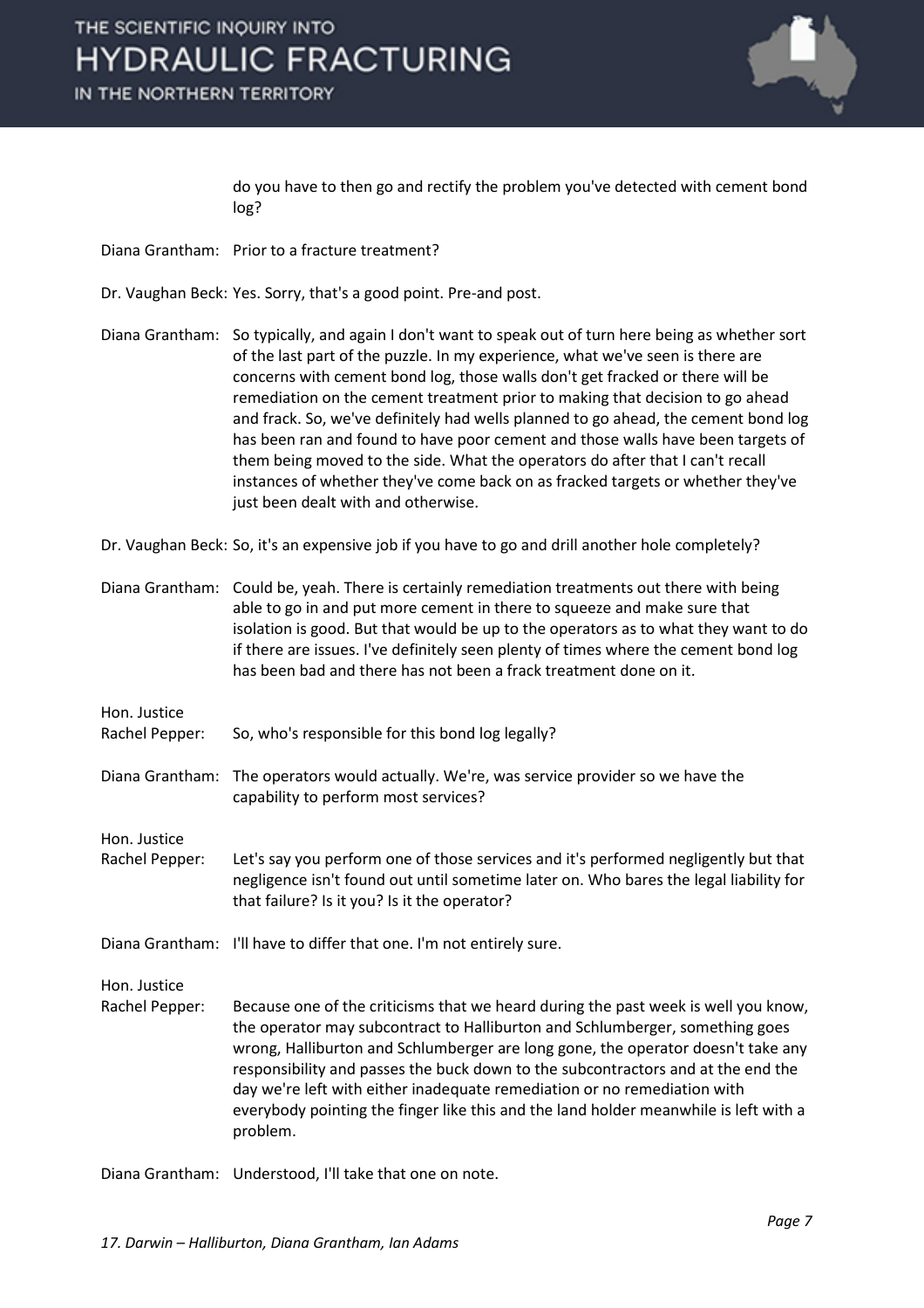IN THE NORTHERN TERRITORY



Hon. Justice Rachel Pepper: Yes, Professor Priestly.

Prof. Brian Priestly: There are two aspects to the chemical composition of the water that's involved here. One is the water that goes into the well which is the composition of the fracking fluid and so on that you put in there. And then there's the water that comes back up afterwards, the product water which is likely contained the residues of the fracking fluid plus anything that might be extracted out of the shale. It's that product water which possibly has the greater potential for contamination of the surrounding area through spills or that sort of thing. Do you have any data on the chemical composition of the product water?

Diana Grantham: That one, can I differ that one to an operator on that for sure. That's-

Prof. Brian Priestly: We'd be quite interested in that if you had that information.

- Dr. Vaughan Beck: Just a couple of questions in I may. You were talking before about FracFocus, which is the system that operates in the United States. I'm just wondering can you get us pretty close to why that's not being used in Australia?
- Diana Grantham: Not entirely sure why or why not.
- Dr. Vaughan Beck: That's all right. And in terms of FracFocus, what's the situation if Halliburton are using some proprietary product, does that get under FracFocus or is those details retracted from the information that goes on to the web?
- Ian Adams: It's based on each state individually. So, each state requires different levels of disclosure. My background, I actually worked in Texas and Oklahoma. And for both of those states they did allow confidential bids. As is information to apply on what we call the GWPC Report which is what's on FracFocus that you guys can all see. From that the general composition names were on there however the composition information was not. As in like the exact recipe inside each one of the chemicals.

Dr. Vaughan Beck: So, you identify the chemicals but not the quantity.

- Ian Adams: And which chemical they went to, but the chemicals were provided. A generic chemical compound name was provided.
- Dr. Vaughan Beck: Yes. And do you know what other states would require, would they be more stringent or less stringent?
- Ian Adams: Some states are more stringent I believe and again, this is what I believe about it. I believe California is actually a full disclosure state. So, all of the work that's done there has to be fully disclosed.
- Dr. Vaughan Beck: So, with proprietary products it's the quantity and the type of chemical.
- Ian Adams: For full disclosure states, we have different chemicals that we would use. But yes, the full composition ...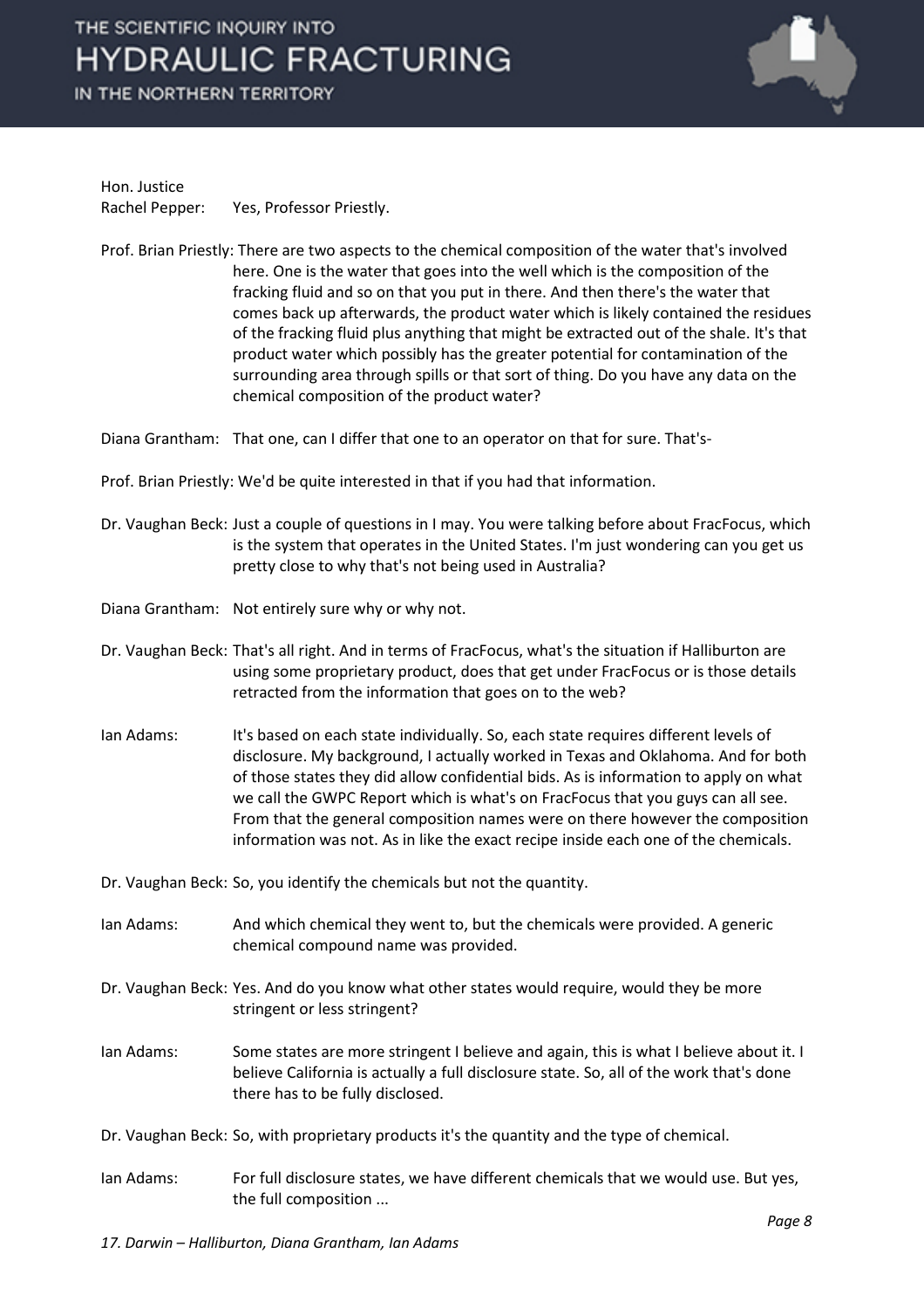

- Dr. Vaughan Beck: I understand. Right. Thanks very much.
- Dr. Vaughan Beck: Could I just, if I may I got a couple more of subsidiary questions. As I understand it, in Australia at the moment there about four or five drilling and fracking rigs which is Halliburton and Schlumberger combined. Is that about the right number?
- Diana Grantham: Four, yeah.
- Dr. Vaughan Beck: Okay. So, I'm just trying to get an understanding of how quickly that number can be increased by presumably importing rigs from the North America. So, if all of a sudden there was a moratorium was lifted in Victoria in the States that's in ten rigs. What period of time could that be ... how could Halliburton respond to a ramp up in rigs in Australia?
- Diana Grantham: To get official numbers for you, I'll definitely have to get back to you. But I would suspect it's somewhere in the six to twelve months.
- Dr. Vaughan Beck: Thank you very much. I'm sorry to keep going. I just got another couple of-

Hon. Justice

Rachel Pepper: Is this what happens when you feed the panel is-

- Dr. Vaughan Beck: You talked about reduced greenhouse gas emission. Can you elaborate by what you mean on that? Because that's on that fracturing technology slide.
- Diana Grantham: Correct. So, if I could go back to that. Some of the equipment that we use actually has the capability to run on natural gas. So, some of the pump units and I can't really identify them from this picture, it's quite small. But it has the capability to run on either diesel or natural gas. Natural gas just being a cleaner fuel will reduce greenhouse emissions.
- Dr. Vaughan Beck: So, in order to do that you're using gas that's coming out of the particular well or are you using it from pipelines that are in the vicinity?
- Diana Grantham: A lot of our equipments fuelled up by a tanker that comes up. Where that comes from I don't know.
- Dr. Vaughan Beck: That's fine. Okay thanks very much for your help.

Hon. Justice

Rachel Pepper: Doctor Jones.

Dr. David Jones: I'd like to get back to one of my integrity questions if I may. We've been told the latest and greatest multi well head drilling technology, so it takes having quite a few up, well head assemblies around the landscape which in itself is a good thing but one of the things that's been on my mind is if you have multiple wells going down from a single vertical and its fracked multiple, multiple, multiple times, is there a possibility of cumulate of risk of or an increased cumulate of risk of damage occurring to that assembly?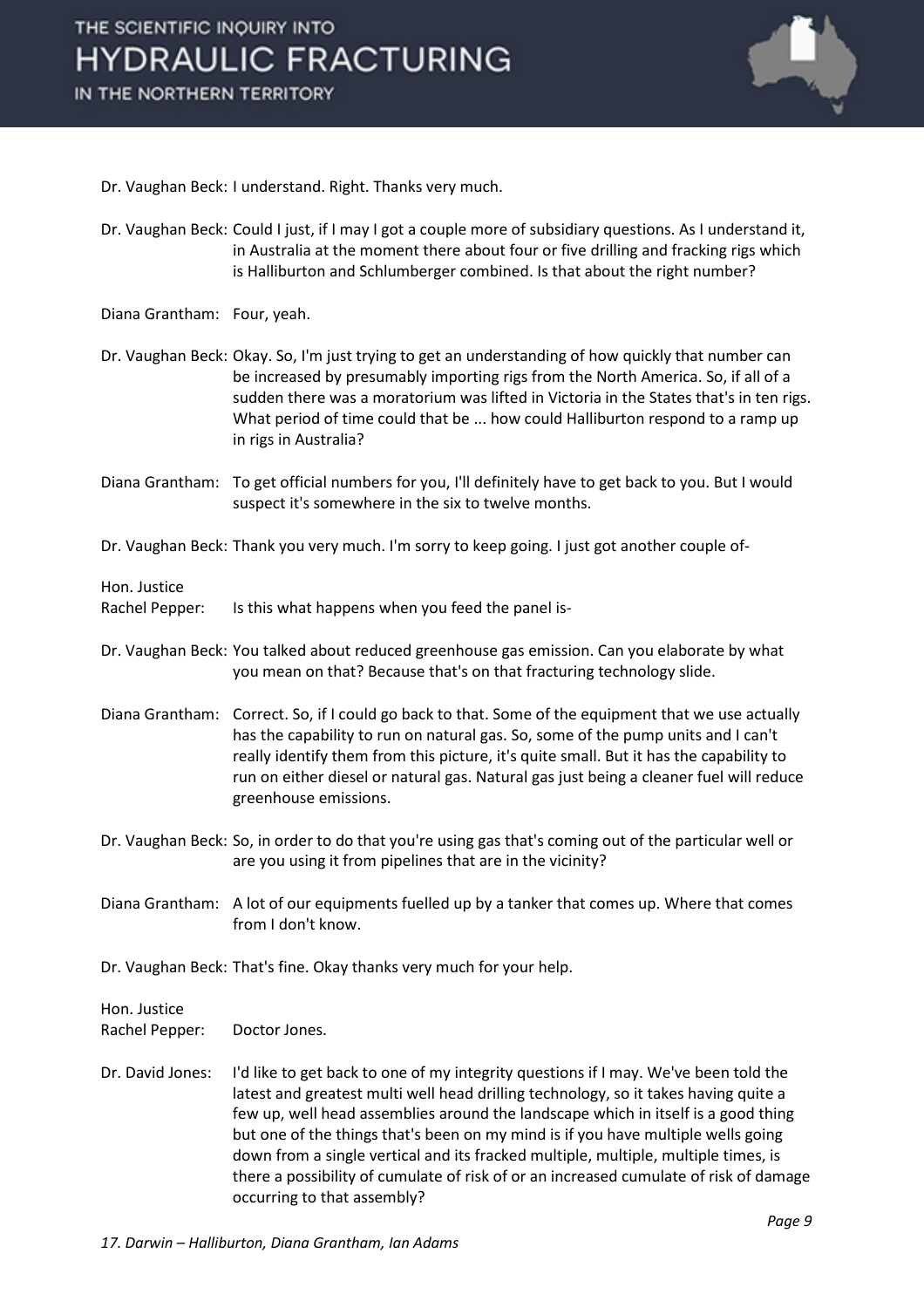IN THE NORTHERN TERRITORY



|                                | Diana Grantham: Let me just find where the slide is. So, with that, as you can see here. These aren't<br>necessarily multiple or one well head that feeds a number of wells.                                                                                                                                                                                                                                                                                                                                                                                                                                                                             |
|--------------------------------|----------------------------------------------------------------------------------------------------------------------------------------------------------------------------------------------------------------------------------------------------------------------------------------------------------------------------------------------------------------------------------------------------------------------------------------------------------------------------------------------------------------------------------------------------------------------------------------------------------------------------------------------------------|
| Dr. David Jones:               | I was looking at that left hand one which kinda implies that there's a single vertical<br>and multiple well-                                                                                                                                                                                                                                                                                                                                                                                                                                                                                                                                             |
| Hon. Justice<br>Rachel Pepper: | And then you've got multiple frack stages.                                                                                                                                                                                                                                                                                                                                                                                                                                                                                                                                                                                                               |
| D. Grantham:                   | I'll get back to you on that. I don't know exactly what, how detailed that picture is<br>whether there it is one single vertical or whether that's multiple verticals as well.                                                                                                                                                                                                                                                                                                                                                                                                                                                                           |
| Dr. David Jones:               | But it's a very important question in terms of repeated stress.                                                                                                                                                                                                                                                                                                                                                                                                                                                                                                                                                                                          |
| Hon. Justice<br>Rachel Pepper: | Again, because concern that's been expressed with. You may have a very low risk if<br>any risk, damage to the well and then compromise to the well integrity with one or<br>two fracks if you're engaging in say eight or nine fracks then you know, ultimately<br>what is that doing to the well integrity? And that just raises a concern that has<br>been expressed to us through the public consultations.                                                                                                                                                                                                                                           |
|                                | You mentioned in terms of the economic benefits that 43 million dollars, based on<br>2016 figures, 600 Australasian suppliers, how many Australian suppliers of the<br>Australasian suppliers?                                                                                                                                                                                                                                                                                                                                                                                                                                                           |
| Diana Grantham:                | I'd have to get back to you, that was just a breakdown that let us split into the<br>region.                                                                                                                                                                                                                                                                                                                                                                                                                                                                                                                                                             |
| Hon. Justice<br>Rachel Pepper: | And then I guess perhaps finally, that you'd be aware of the criticism of the<br>perhaps there are legacy issues in Queensland as a result of the CSG industry there<br>and has been a number of instances. A number of people have come along and<br>given presentations to the inquiry and indeed during the consultations of just<br>things that have gone wrong in Roma and one of the criticisms that has been made<br>as well look that's really the fault of companies such as Halliburton and<br>Schlumberger and they'll be the same companies that would be vying for operation<br>in the Northern Territory. Do you have any comment on that? |
|                                | Diana Grantham: I don't which incidences they're referring to.                                                                                                                                                                                                                                                                                                                                                                                                                                                                                                                                                                                           |
| Hon. Justice<br>Rachel Pepper: | Fair enough. Any further questions?                                                                                                                                                                                                                                                                                                                                                                                                                                                                                                                                                                                                                      |
|                                | Yes, Ms Coram.                                                                                                                                                                                                                                                                                                                                                                                                                                                                                                                                                                                                                                           |
| Ms Jane Coram:                 | A very small follow on Doctor Jones' question. Referring back to this diagram here<br>I'm just thinking, and this is probably one you may have to take on notice too. With<br>that sort of array of vertical drilling, if that what you go to through a less stable are<br>such as a fault zone, you know a she zone where the rocks actually, the                                                                                                                                                                                                                                                                                                       |